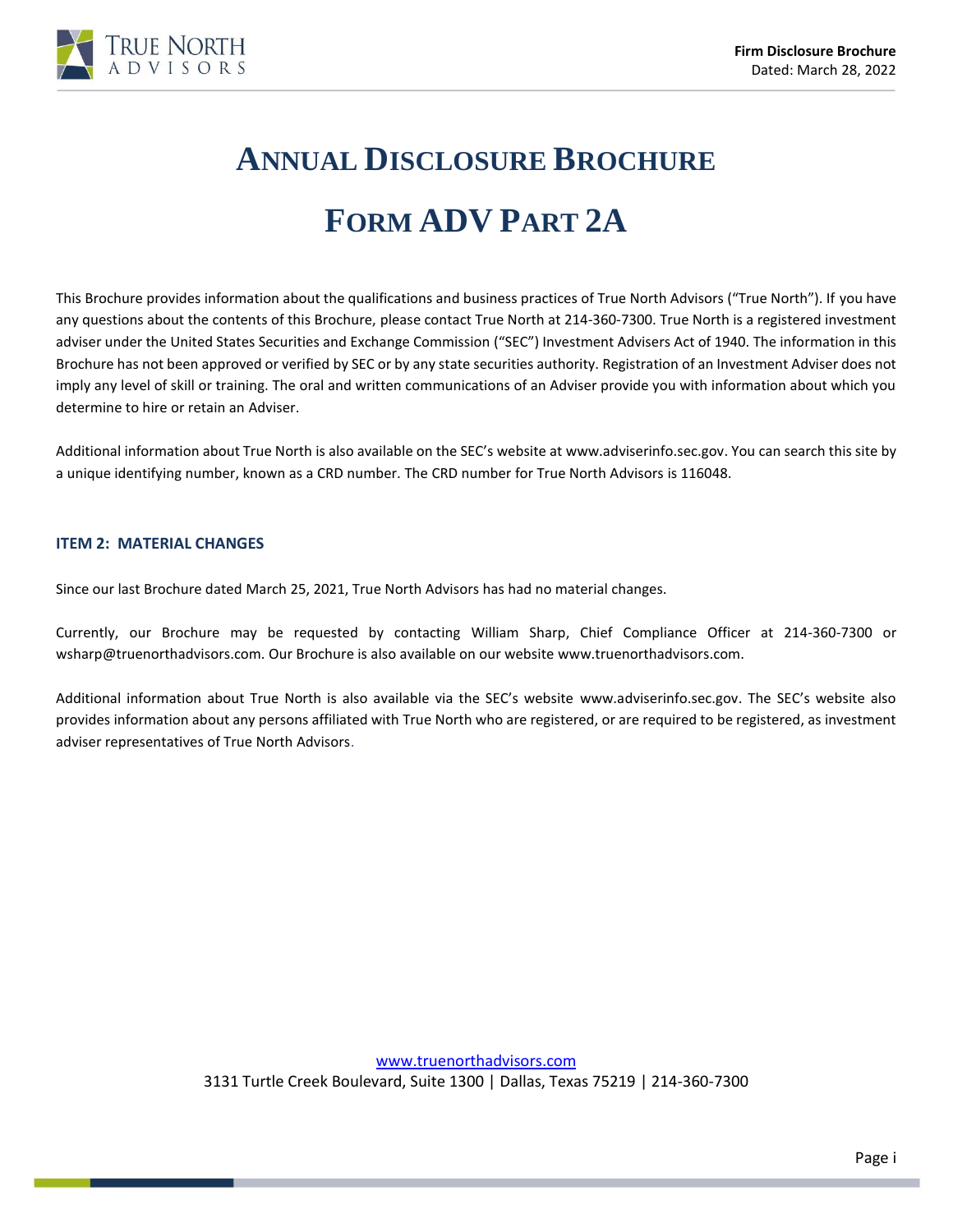

## **ITEM 3: TABLE OF CONTENTS**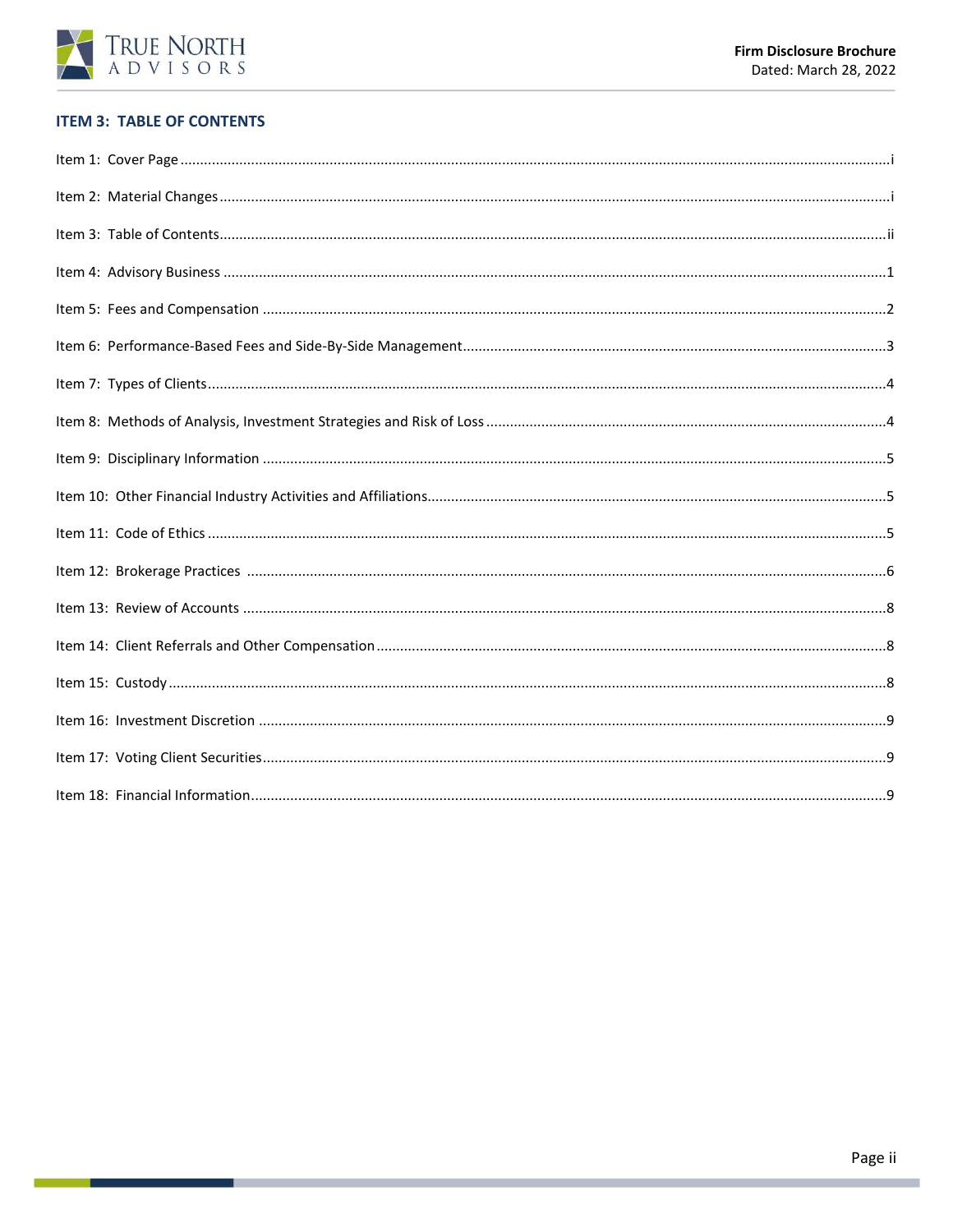#### **ITEM 4: ADVISORY BUSINESS**

In 2000, True North Advisors ("True North") was born out of a shared vision of its two founders, Scott Wood and Mark Gehlbach, to deliver something better in the world of wealth management. Coming from traditional money management firms where advice was tied to the selling of products, they became convinced that advice can be provided with objectivity and transparency. As a result of this independence True North mitigates conflicts and operates in an environment without product constraints typically seen in the brokerage world.

True North's clients engage the firm to offer comprehensive solutions, including financial planning and investment management. Services may include, but are not limited to, the following:

- Understanding the foundational details of a client's total financial situation, identifying both short- and long-term goals, to achieve results for today and in the future.
- Retirement planning, education planning, estate planning, tax planning, budgetary assistance, legacy and philanthropic planning, and business consulting, etc.
- Developing a thorough capital income needs analysis showing the assets required to achieve the identified goals along with the probability of achieving those goals.
- Identifying risk and loss tolerance as guides for designing an investment portfolio with the recommended asset allocation strategy.
- Designing and modeling a portfolio acceptable with meeting the stated goals. If needed, tailoring individual accounts based on client specific objectives, financial situations and needs pursuant to an Investment Management Agreement, which may include certain investment restrictions imposed by the client.
- Assessing return on investments and restrictions on investing in certain securities or types of securities (if needed).
- Recommending investments from carefully researched managers and their product offerings. Implementing an investment strategy utilizing a variety of investible asset classes including "institutional" mutual fund shares, indexed exchange traded funds ("ETFs"), separately managed accounts ("SMAs"), individual securities and alternative and private investments, when appropriate. ETFs follow a specific benchmark index as closely as possible allowing the investor to get exposure to a large number of securities in a single transaction. A SMA is an account managed by an outside asset management firm ("manager") along with an administrator while alternative investments include hedge or fund of funds, natural resources, real estate and private equity, which may be more illiquid in nature.
- In addition, Western provides discretionary investment management and advisory services to the following private pooled investment vehicles designed for sophisticated investors collectively referred to throughout this brochure as the Funds:
	- Western Alternative Strategies, L.P. Credit
	- Western Alternative Strategies, L.P. Energy
	- Western Alternative Strategies, L.P. Energy II
	- Western Alternative Strategies, L.P. Energy III
	- Western Alternative Strategies, L.P. Equity
	- Western Alternative Strategies, L.P. Active Equity
	- Western Alternative Strategies, L.P. Real Estate
	- Western Alternative Strategies, L.P. Real Estate II
	- Western Alternative Strategies, L.P. Real Estate III
	- Western Alternative Strategies, L.P. Real Estate IV
	- Western Alternative Strategies, L.P. Real Estate V
	- Western Alternative Strategies, L.P. Real Estate VI
	- Western Alternative Strategies, L.P.-Real Estate VII
	- Western Alternative Strategies, L.P. Private **Opportunities**
	- Western Alternative Strategies, L.P. Private Opportunities II
	- Western Alternative Strategies, L.P. GPS
	- Western Alternative Strategies, L.P. GPS II
	- Western Alternative Strategies, L.P.-GPS III
	- Western Alternative Strategies, L.P. CH4
	- Western Alternative Strategies, L.P. Multi Strategy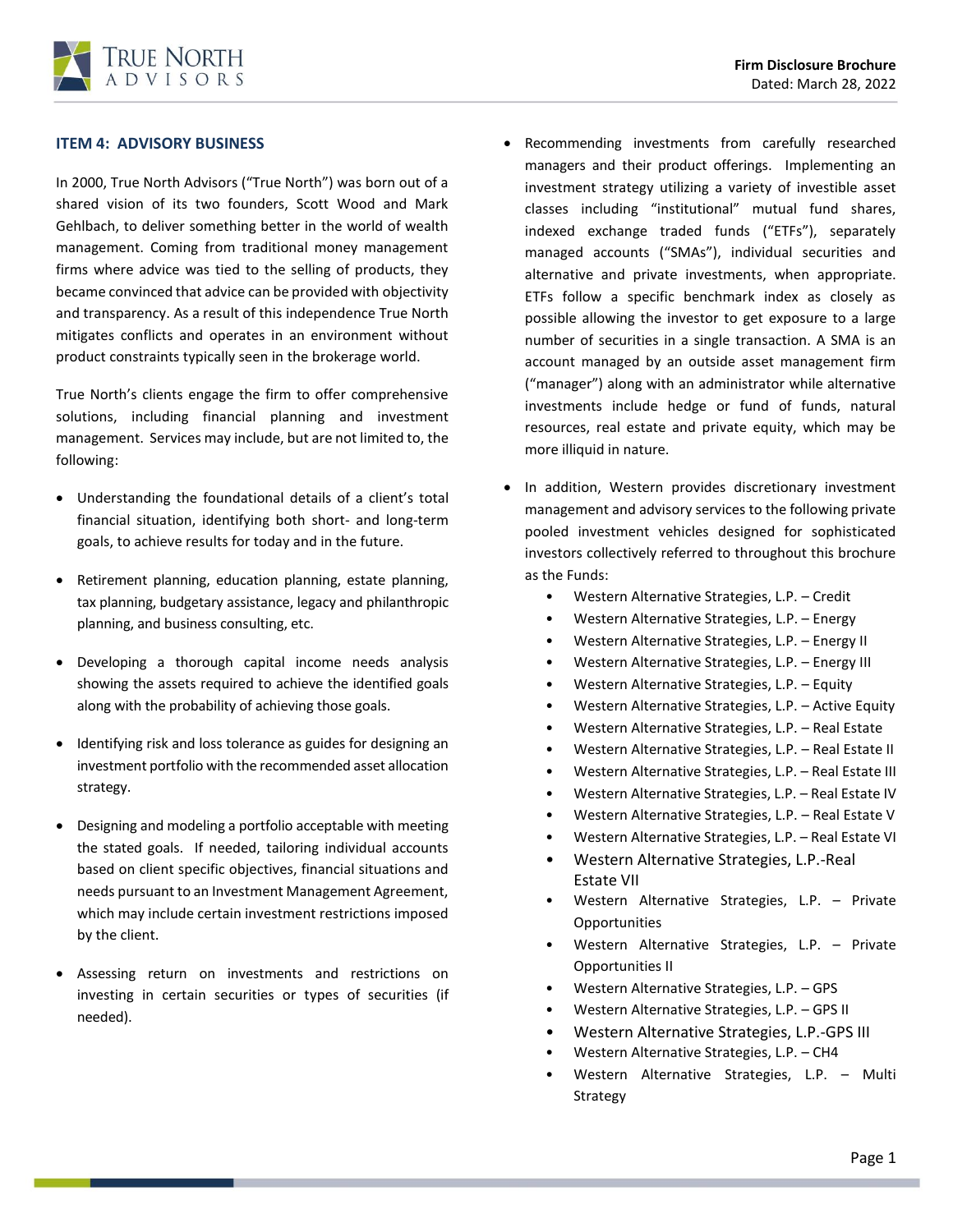

• Western Alternative Strategies, L.P. – Tail Risk

Detailed information on the Funds can be found in the Funds' offering memorandums or limited partnership agreements and must be reviewed prior to investing.

- Collaborating with other advisors on decisions that affect the overall wealth management plan, including estate planning attorneys, insurance agents, and tax advisors. True North does not provide legal or tax advice.
- Providing periodic and consistent monitoring and review of progress towards the achievement of goals and objectives.
- Delivering communication on both a scheduled and as needed basis to review the portfolio performance, and update True North's records with new information that may require alterations in the portfolio construction.
- Providing ongoing counsel and advice on any and all financial decisions, as needed, such as a decision to buy or sell a business, invest in a project, vacation home purchase, etc.

True North offers consulting services including the review and evaluation of outside investments (e.g., self-directed 401K account offered by an employer), and integration into the performance reporting system. True North may charge a fixed fee for consulting services.

Effective December 20, 2021 (or such later date as the US Department of Labor ("DOL") Field Assistance Bulletin 2018-02 ceases to be in effect), for purposes of complying with the DOL's Prohibited Transaction Exemption 2020-02 ("PTE 2020- 02") where applicable, we are providing the following acknowledgment to you.

When we provide investment advice to you regarding your retirement plan account or individual retirement account, we are fiduciaries within the meaning of Title I of the Employee Retirement Income Security Act and/or the Internal Revenue Code, as applicable, which are laws governing retirement accounts. The way we make money creates some conflicts with your interests, so we operate under a special rule that requires us to act in your best interest and not put our interest ahead of yours. Under this special rule's provisions, we must:

· Meet a professional standard of care when making investment recommendations (give prudent advice);

· Never put our financial interests ahead of yours when making recommendations (give loyal advice);

· Avoid misleading statements about conflicts of interest, fees, and investments;

· Follow policies and procedures designed to ensure that we give advice that is in your best interest;

· Charge no more than is reasonable for our services; and

· Give you basic information about conflicts of interest.

We benefit financially from the rollover of your assets from a retirement account to an account that we manage or provide investment advice, because the assets increase our assets under management and, in turn, our advisory fees. As a fiduciary, we only recommend a rollover when we believe it is in your best interest.

As of December 31, 2021, the amount of client assets under management:

| Discretionary:     | \$2,843,576,801 |
|--------------------|-----------------|
| Non-discretionary: | \$28,167,053    |
|                    | \$2.871.743.854 |

#### <span id="page-3-0"></span>**ITEM 5: FEES AND COMPENSATION**

#### **Advisory Fee**

For its investment management services, True North charges a fee ranging from 0.25% to 1.50% of assets under management. The advisory fee may vary from client to client.

Clients authorize the deduction of fees from an account maintained by the custodian unless alternative arrangements are approved. At the relationship onset, the fee is calculated proportionately with respect to the number of days remaining in the quarter and based on the market value of the portfolio as of the effective date of the Investment Management Agreement. The initial advisory fee is payable when the portfolio is established, prorated for the first partial quarter, if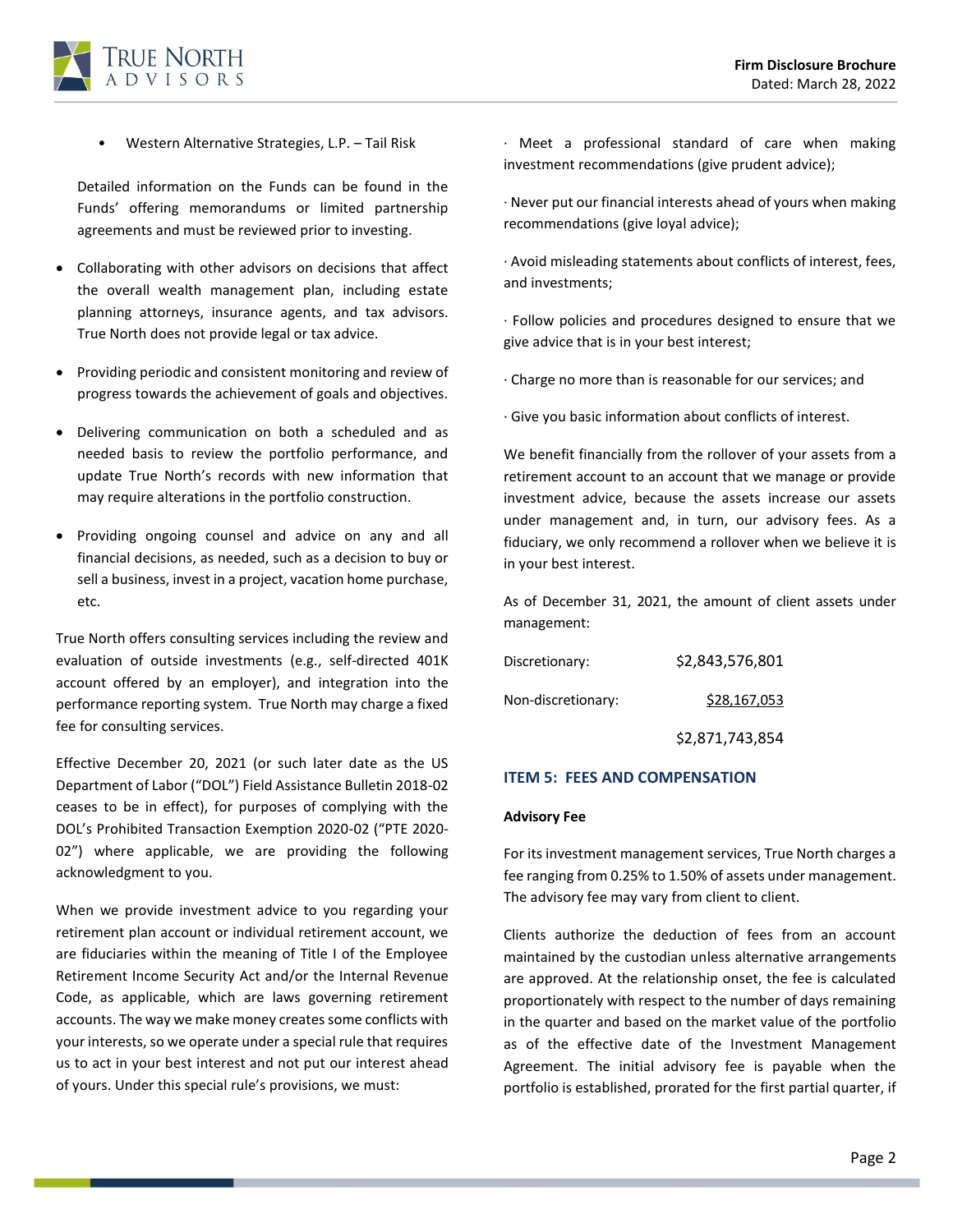

any. Thereafter, the advisory fee will be billed quarterly in advance or arrears, on the first day of each calendar quarter based on the market value of the portfolio on the last business day of the preceding calendar quarter. True North also maintains a system to track client cash flows above a certain value threshold (currently \$50,000). Each quarter, client accounts are billed or credited an advisory fee based on the capital flow in or out of their account. Agreements may be terminated by giving thirty (30) days' written notice to True North, and clients will receive a pro-rata portion of the prepaid fee based on the days remaining in the applicable quarter.

Under certain circumstances, such as for clients who have multiple family members' portfolios under True North's management, True North may collectively apply the family members' assets to its fee schedule, resulting in a reduced assets-under-management fee. Therefore, the advisory fee may vary from client to client.

Additional fees or expenses clients may pay include:

#### **Manager Fee**

True North clients with a separately managed account ("SMA") enter a wrap fee arrangement with the SMA administrator such as Envestnet Asset Management, Inc. ("Envestnet") or Charles Schwab/Fidelity & Co., Inc. ("Schwab/Fidelity"). Under this arrangement, one fee is collected to cover the platform fee and the manager fee. This fee is in addition to the True North advisory fee. Before entering this program, clients should consult the administrator's disclosure brochure, including Schedule H, for disclosure concerning the program and fee.

#### **Clearing Fee**

A clearing fee is typically debited from the client's account directly by the custodian to facilitate trading and provide administrative reporting to the IRS. True North's advisory fee does not include any bank fees, margin interest, national securities exchange fees, wire transfer fees or other costs or fees associated with securities transactions.

#### **Fund Expenses**

Clients' funds awaiting investment may be placed in a money market fund; True North's fee does not include any internal fee or expense of any money market fund. Portfolios with funds

invested in mutual funds will bear a proportionate share of the fund's fee and expenses. True North does not share in any portion of the transaction charges imposed by the custodian holding the client funds or securities.

#### **Private Pooled Investment Vehicles Fee**

Fees and expenses charged to or by the Funds are set forth in each Fund's private placement memorandum or limited partnership agreement.

#### **Consulting Fee**

If the True North and the client agree that True North is to provide more detailed consulting services to the client beyond the scope of services included in the Investment Management Agreement, True North may charge an additional consulting fee for the consulting service. The type and amount of any fee charged for consulting services is negotiable and is generally based on the complexity of the work involved. Any agreement for a separate fee will be contained in an additional agreement between the client and True North.

Additional information regarding consulting fees is contained in the Proposal, Investment Management Agreement and any supplemental consulting agreement between the client and True North. True North believes its fees are fair and justified, and that they are competitive with other providers of comparable services.

## <span id="page-4-0"></span>**ITEM 6: PERFORMANCE-BASED FEES AND SIDE-BY-SIDE MANAGEMENT**

<span id="page-4-1"></span>The fee structure in the Private Funds may be based on a percentage of capital appreciation. Typically, these performance-based fee arrangements create an incentive for us to allocate profitable transactions to the Private Funds. However, because the Private Funds typically invest in other private funds, the investment strategies of the Private Funds are significantly different than the investment strategies employed in the separate accounts managed by True North thus mitigating any potential conflicts.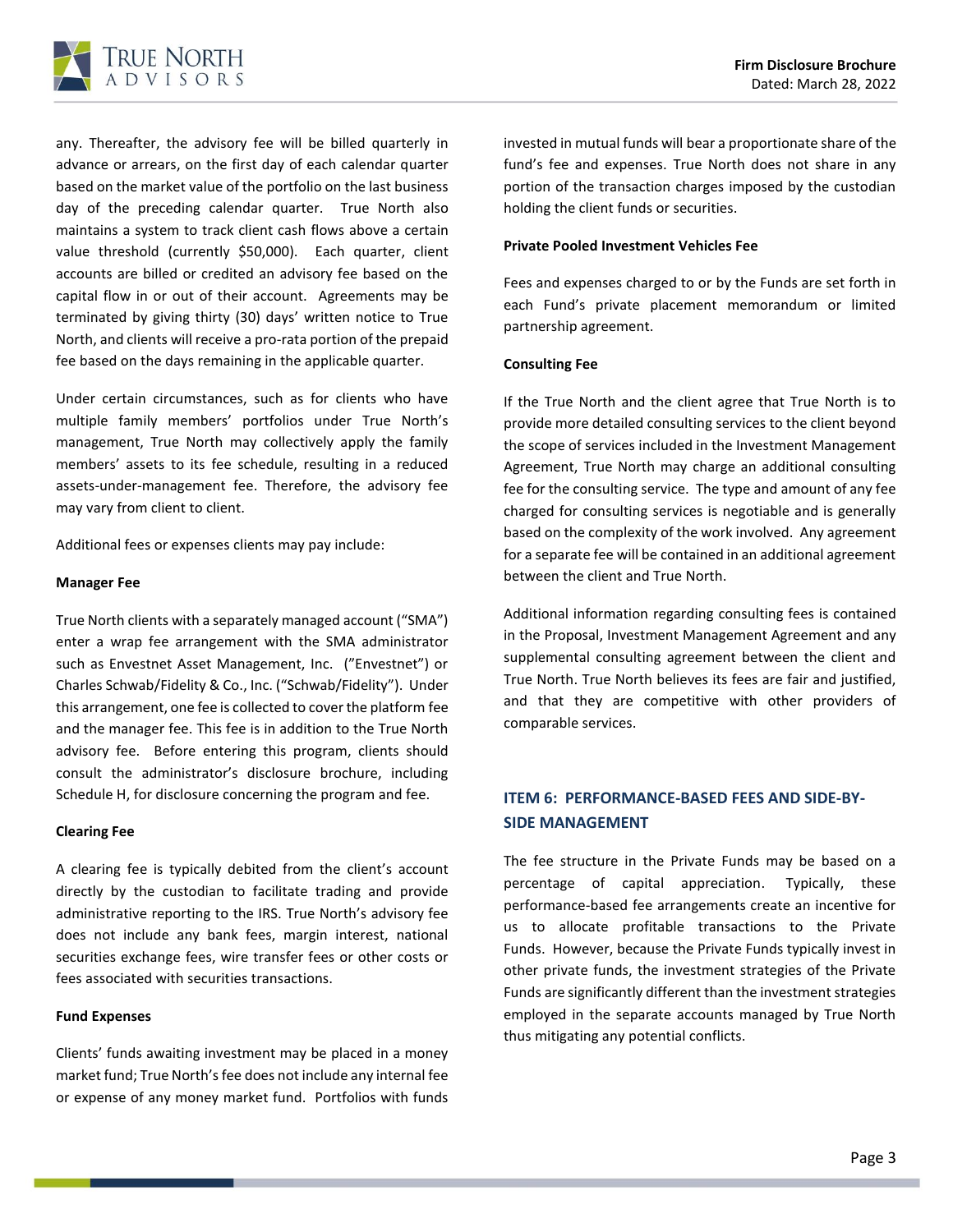## **ITEM 7: TYPES OF CLIENTS**

True North provides services to individuals and high net worth individuals; corporate pension and profit-sharing plans; trusts, estates and charitable organizations including foundations and endowments, corporations and other business entities.

True North prefers to accept only portfolios containing at least \$5,000,000. Under certain circumstances, such as for portfolios of existing clients' family members, True North may waive its preferred minimum portfolio size.

## **ITEM 8: METHODS OF ANALYSIS, INVESTMENT STRATEGIES AND RISK OF LOSS**

True North's investment philosophy has a fundamental bias and leans heavily towards value investing principles:

- True North invests with managers that are primarily driven by fundamental, bottom-up security analysis. This implies due diligence begins with the individual security as opposed to the industry, sector, or geographical analysis.
- True North's portfolios have a bias to value-oriented investment strategies pioneered by investing legends such as Warren Buffett and Benjamin Graham. This results in a bias towards managers who identify with such investment principles.
- True North believes in active management but can and will allocate portions of the portfolio to passive investments such as indexed ETFs or indexed mutual funds when appropriate.
- True North believes in the value of alternative and private investment strategies that add correlation benefits to a portfolio of traditional equity and fixed income strategies. Correlation is a statistical measure of how two securities move in relation to each other.
- True North can and will seek out niche opportunistic strategies within both traditional and non-traditional asset classes and allocates to such investments around our core holdings.

• The Funds are managed according to their own investment objectives and are not tailored to the individualized needs of any particular investor in the Funds. Information about the Funds, the strategy and the risks associated with the Funds are explained in detail in each Fund's private placement memorandum or limited partnership agreement.

<span id="page-5-0"></span>Other than the occasional laddered bond strategy (if appropriate), True North typically does not employ any investment strategy "in house." This means that True North outsources the management of assets to third party managers when deemed appropriate. For example, if True North desires domestic large cap equity exposure, then True North may hire a manager or invest in an indexed exchange traded fund ("ETF"). This reduces the inherent conflict of interest that brokers face when their own "in house" strategies underperform their peers and/or the market. True North's advice-driven consultative approach allows the firm to research, recommend and terminate managers and strategies based on their fundamental merits.

True North's methods of finding managers and investment ideas vary widely. Sources include third party research, existing manager relationships, database searches, networking with family offices and other investment advisors, clients and prospective clients. Furthermore, True North gains insight and ideas from reading macroeconomic research periodicals, news media and scores of investment letters from firms whose strategies span the investing universe.

True North uses additional research tools and methods for analysis including returns-based and holdings-based analysis software and general sources of news and information such as *Morningstar*.

True North's investment decision making process is centered around the Investment Policy Committee ("IPC"). Currently, the IPC has five voting members. This body is responsible for making allocation and manager selection decisions. The Investment Team may bring recommendations to the IPC or the IPC may direct the Investment Team to present a particular idea or manager type. In either case, due diligence efforts executed by the Investment Team are summarized for the IPC in a formal due diligence report. This report includes the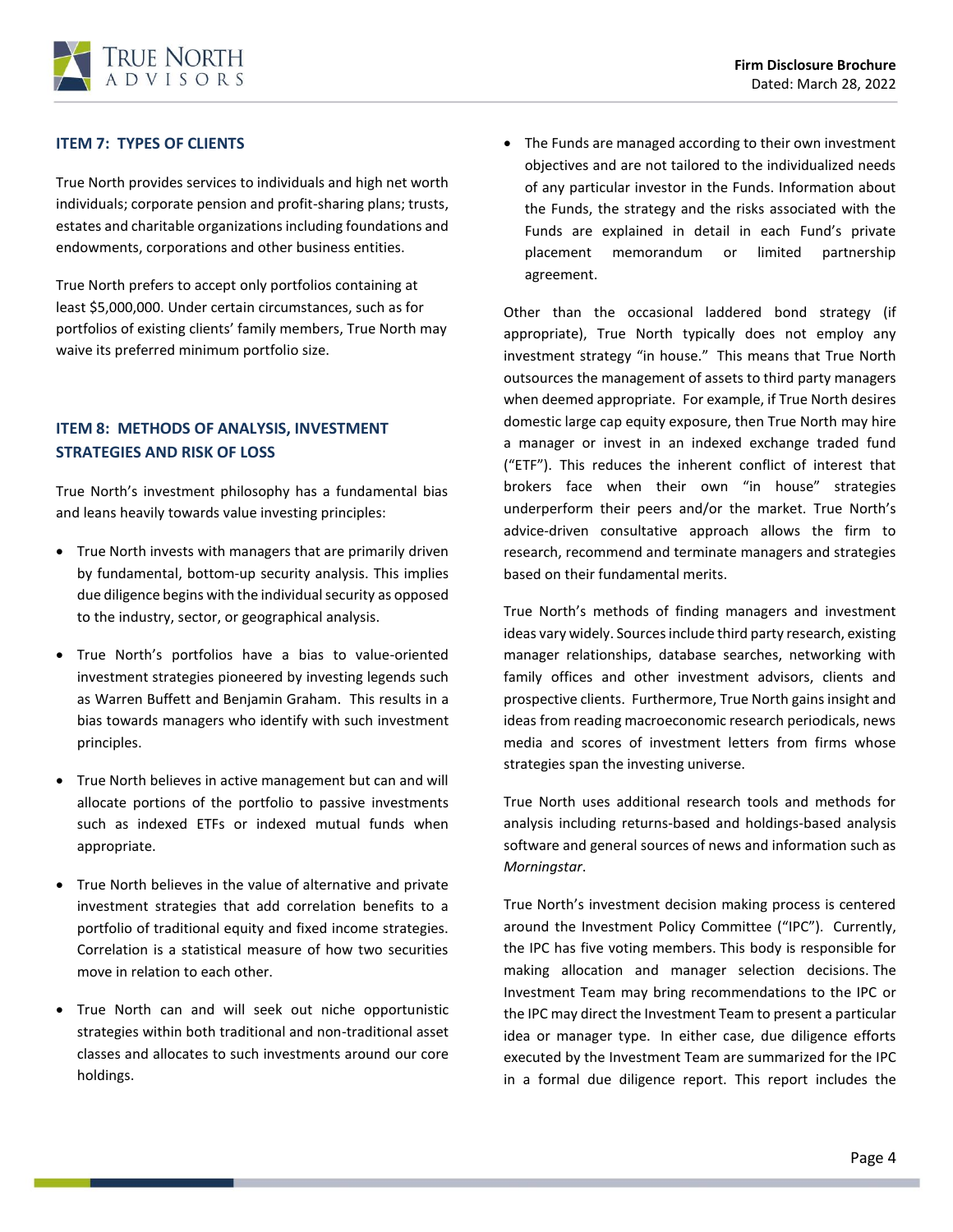

following: investment strategies, philosophy, and process; firm profile, organizational structure, biographies and changes in key investment personnel; performance, risks, outstanding concerns and True North's expectations. Members of the Investment Team meet with managers (in person or via phone conference) throughout the year to keep updated on their strategies and activity related to the client portfolios.

Diversification is at the pinnacle of True North's investment philosophy. True North believes that asset allocation decisions are the largest contributor of risk and return in any given investment strategy. True North broadly divides assets amongst cash, equities, fixed income and alternative investments. True North uses a framework for portfolio management titled Functional Asset Classes ("FACs") to structure client portfolios. True North uses four FACs: Equities, Fixed Income, Diversifiers and Private Investments.

Asset allocation decisions are not solely dictated by the IPC, rather they are unique to each client. At the beginning of each client relationship, True North assesses the objectives of each client based (broadly) on their assets, liabilities and income goals. In this process True North utilizes a Monte Carlo analysis which is a modeling technique used to approximate the probability of certain outcomes by running multiple trial runs, called simulations, using random variables on several different allocation profiles.

The projected return on investment for the portfolio is based on a combination of projected and historic index returns, risks and correlations. While this methodology is not perfect, a Monte Carlo simulation allows True North to view probabilities of success with thousands of simulations. Over long timeframes, True North believes this tool is a good source in helping select a individual clients' allocation. Two other factors play into the asset allocation decision. First, the clients' own preferences and/or risk tolerance. The second is the firm's own opinion based on the data and qualitative information gathered from a particular client. Combining these three factors, the Wealth Manager, the Investment Team, and the Portfolio Analyst determine the recommended asset allocation to present to a client.

True North does not guarantee the future performance of the portfolio or any specific level of performance in the portfolio,

the success of any investment management firm that True North may select, or the success of True North's overall management of the portfolio. True North communicates to the client that the investment decisions and recommendations True North makes for the portfolio are subject to various market, currency, economic, political and business risks. The investment decisions made by True North and/or the money management firms that True North selects will not always be profitable. Investing in securities involves the risk of loss that clients should be prepared to bear.

#### <span id="page-6-0"></span>**ITEM 9: DISCIPLINARY INFORMATION**

Registered investment advisers are required to disclose all material facts regarding any legal or disciplinary events that would be material to the evaluation of True North or the integrity of True North's management. True North Advisors has no disciplinary information to disclose.

## <span id="page-6-1"></span>**ITEM 10: OTHER FINANCIAL INDUSTRY ACTIVITIES AND AFFILIATIONS**

True North is independently owned and operated and is not affiliated with any of the following: broker-dealer, municipal securities dealer, or government securities dealer or broker; investment company; other investment adviser or financial planner; futures commission merchant, commodity pool operator; banking or thrift institution; accountant or accounting firm; lawyer or law firm; insurance company or agent; pension consultant; real estate broker or dealer; sponsor or syndicator of limited partnerships.

Don Woodard, Jeff Crawford, Chad Prestwood, and Doug Frazier also have an ownership in Western Research and Management LLC, a Registered Investment Advisor.

#### <span id="page-6-2"></span>**ITEM 11: CODE OF ETHICS**

True North has adopted a Code of Ethics ("CoE") for all employees describing its standard of business conduct and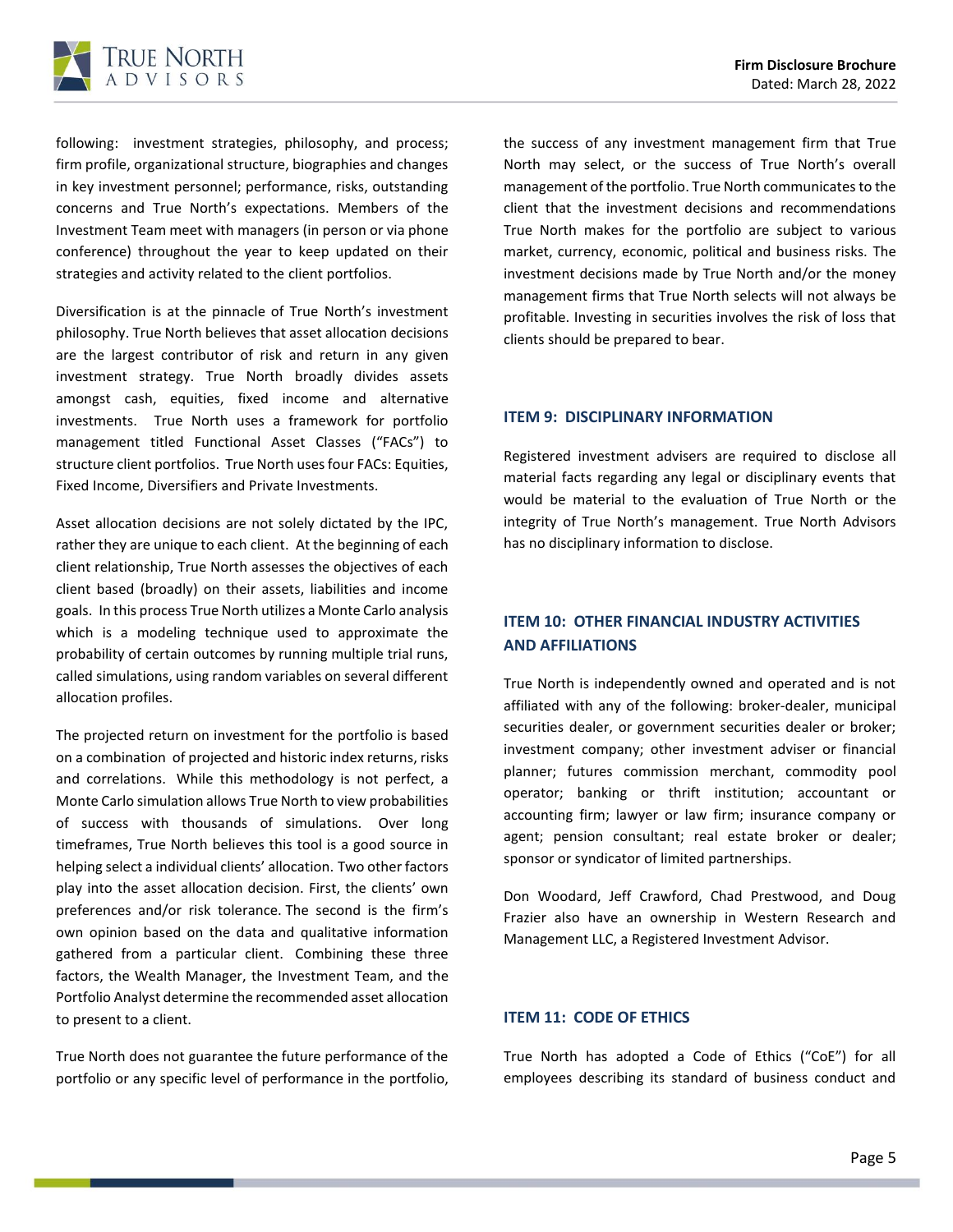

fiduciary duty to its clients. The CoE includes provisions relating to the confidentiality of client information, a prohibition on insider trading, restrictions on the acceptance of significant gifts and the reporting of certain gifts and business entertainment items, and personal securities trading procedures, among other things. All employees of True North must acknowledge the terms of the CoE annually, or as amended.

Employees of True North and its affiliates may trade for their own portfolios in securities which are recommended to and/or purchased for True North's clients. The CoE is designed to assure that the personal securities transactions of the

employees of True North will not interfere with (i) making decisions in the best interest of advisory clients, and (ii) implementing such decisions while, at the same time, allowing employees to invest for their own portfolios.

The CoE requires pre-clearance of certain transactions, such as a private placement (i.e. securities limited to a certain number of investors) and initial public offerings. Nonetheless, because the CoE in some circumstances would permit employees to invest in the same securities as clients, there is a possibility that employees might benefit from market activity by a client in a security held by an employee. This in and of itself creates a potential conflict of interest. Employee trading is monitored to reasonably prevent conflicts of interest between True North and its clients.

<span id="page-7-0"></span>True North's Code of Ethics is posted our on our website at [www.truenorthadvisors.com](http://www.truenorthadvisors.com/). The CoE is also available by request.

#### **ITEM 12: BROKERAGE PRACTICES**

True North does not maintain custody of client assets. Clients' assets are maintained in brokerage accounts at a "qualified custodian," generally a broker-dealer or bank. All clients will have the opportunity to select the custodian of their choice; however, clients will generally have Schwab Advisor Services ("Schwab") or Fidelity Brokerage Services LLC ("Fidelity"), both FINRA-registered broker-dealers, member SIPC®,

recommended to them. However, because clients' needs vary, True North may recommend other custodians for clients and has done so in the past. While True North may recommend that clients use a particular custodian/broker, it is up to the client to decide what custodian/broker to use. Clients will open accounts by entering into an agreement directly with the custodian. Even though accounts are maintained at a custodian, True North can still use other brokers to execute trades for accounts as described below (see – *Brokerage and Custody Costs*).

## **Products and Services Available to True North from Schwab/Fidelity**

Schwab/Fidelity serves independent investment advisory firms like True North. Schwab/Fidelity provide True North and its clients with access to its institutional brokerage - trading, custody, reporting, and related services - many of which are not typically available to Schwab/Fidelity retail customers. Schwab/Fidelity also makes available various support services which help True North administer accounts, while others help True North manage and grow its business.

The availability of Schwab/Fidelity's services benefits True North because these services are free as long as True North's clients' collectively keep a total of at least \$10 million of their assets at Schwab/Fidelity. This minimum may give True North an incentive to recommend that clients maintain their portfolio with Schwab/Fidelity and is a potential conflict of interest. True North believes, however, that the selection of Schwab/Fidelity and Fidelity as custodian and broker is in the best interest of its clients. This decision is primarily supported by the scope, quality, and price of Schwab/Fidelity's services (see – *How True North Selects Brokers/Custodians*) and not Schwab/Fidelity's services that benefit only True North. As of December 31, 2021, True North had approximately \$2.00 billion and \$535 million in client assets under management at Schwab/Fidelity, respectively, and does not believe that recommending clients to collectively maintain at least \$10 million of those assets at Schwab/Fidelity in order to avoid paying Schwab/Fidelity quarterly services fees presents a material conflict of interest.

#### **How True North Selects Brokers/Custodians**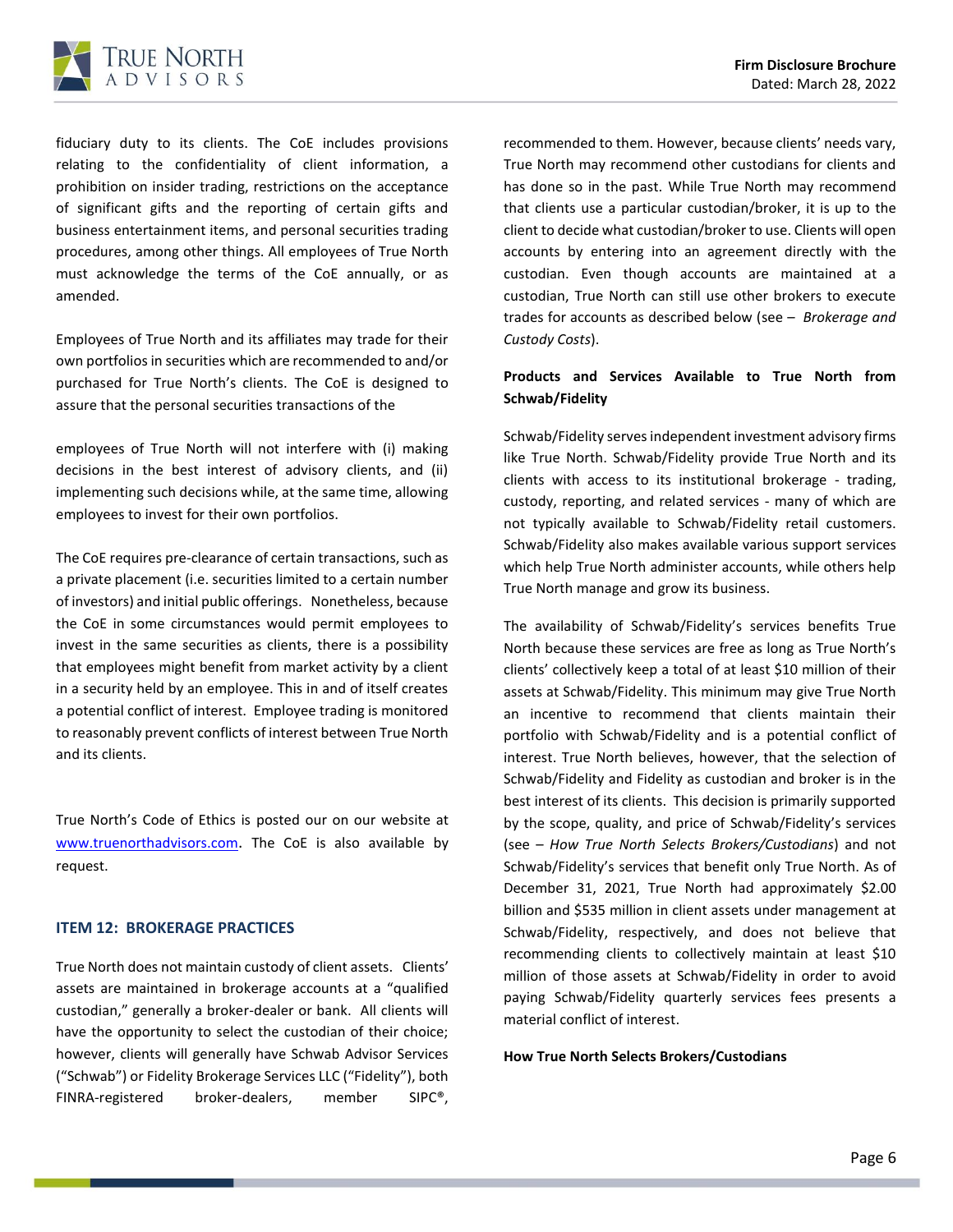

True North recommends a broker/custodian who will hold clients' assets and execute transactions on terms that are, overall, most advantageous when compared to other available providers and their services. True North considers a wide range of factors, including, among others, these:

- Combination of transaction services along with custody services.
- Capability to execute, clear, and settle trades (i.e. buy and sell securities for clients' portfolios).
- Capability to facilitate transfers and payments to and from accounts such as wire transfers or check requests.
- Quality and competitiveness of the price of services (e.g., margin interest rates, fees) and willingness to negotiate the prices.
- Reputation, financial strength, and stability of the provider.
- Prior service to True North and our clients.
- Availability of other products and services that benefit True North (see – *Services That Benefit True North*).

#### **Brokerage and Clearing Costs**

For accounts held at Schwab/Fidelity, Schwab/Fidelity generally does not charge clients separately for custodial services. Schwab/Fidelity is compensated by charging commissions or other fees on trades it executes or charging a percentage of the dollar amount of assets in the account. Schwab/Fidelity's fee schedules applicable to True North client accounts were negotiated based on True North's commitment to maintain a determined value of clients' assets statements equity in accounts at Schwab/Fidelity. True North regularly reviews and negotiates Schwab/Fidelity's fee schedules.

Schwab/Fidelity also charges a flat dollar amount as a "prime broker" or "trade away" fee for each trade executed by a different broker-dealer but where the securities bought or the funds from the securities sold are deposited (i.e. settled) into a client's Schwab/Fidelity account. These fees are in addition to the other compensation paid to the executing brokerdealer. Because of this, in order to minimize trading costs, True North will have Schwab/Fidelity execute most trades for

client portfolios. True North has determined that having Schwab/Fidelity execute most trades is consistent with its duty to seek "best execution" of trades. Best execution means the most favorable terms for a transaction based on all relevant factors, including those listed above (see – *How True North Selects Brokers/Custodians*)*.* Following is a more detailed description of Schwab/Fidelity's support services:

#### **Services That Benefit True North's Clients**

Schwab/Fidelity's services include access to a broad range of investment products, execution of securities transactions, and custody of client assets. The investment products available through Schwab/Fidelity include some to which True North might not otherwise have access or that would require a higher minimum initial investment.

#### **Services That May Not Directly Benefit True North's Clients**

Schwab/Fidelity also makes available other products and services that benefit True North but may not directly benefit a client or a client's portfolio. These products and services assist True North in managing and administering client portfolios. For example, Schwab/Fidelity makes available software and other technology that:

- Provides access to client portfolio data (such as duplicate trade confirmations and account statements).
- Facilitates trade execution and allocate aggregated trade orders for multiple client accounts.
- Provides pricing and other market data.
- Facilitates payment of advisory fees from True North's clients' accounts.
- Assists with back-office functions, record keeping, and client reporting.

#### **Services That Benefit True North**

Schwab/Fidelity also offers other services intended to help True North manage and further develop its business enterprise. Schwab/Fidelity may provide some of these services itself. In other cases, Schwab/Fidelity will arrange for third party vendors to provide the services. Schwab/Fidelity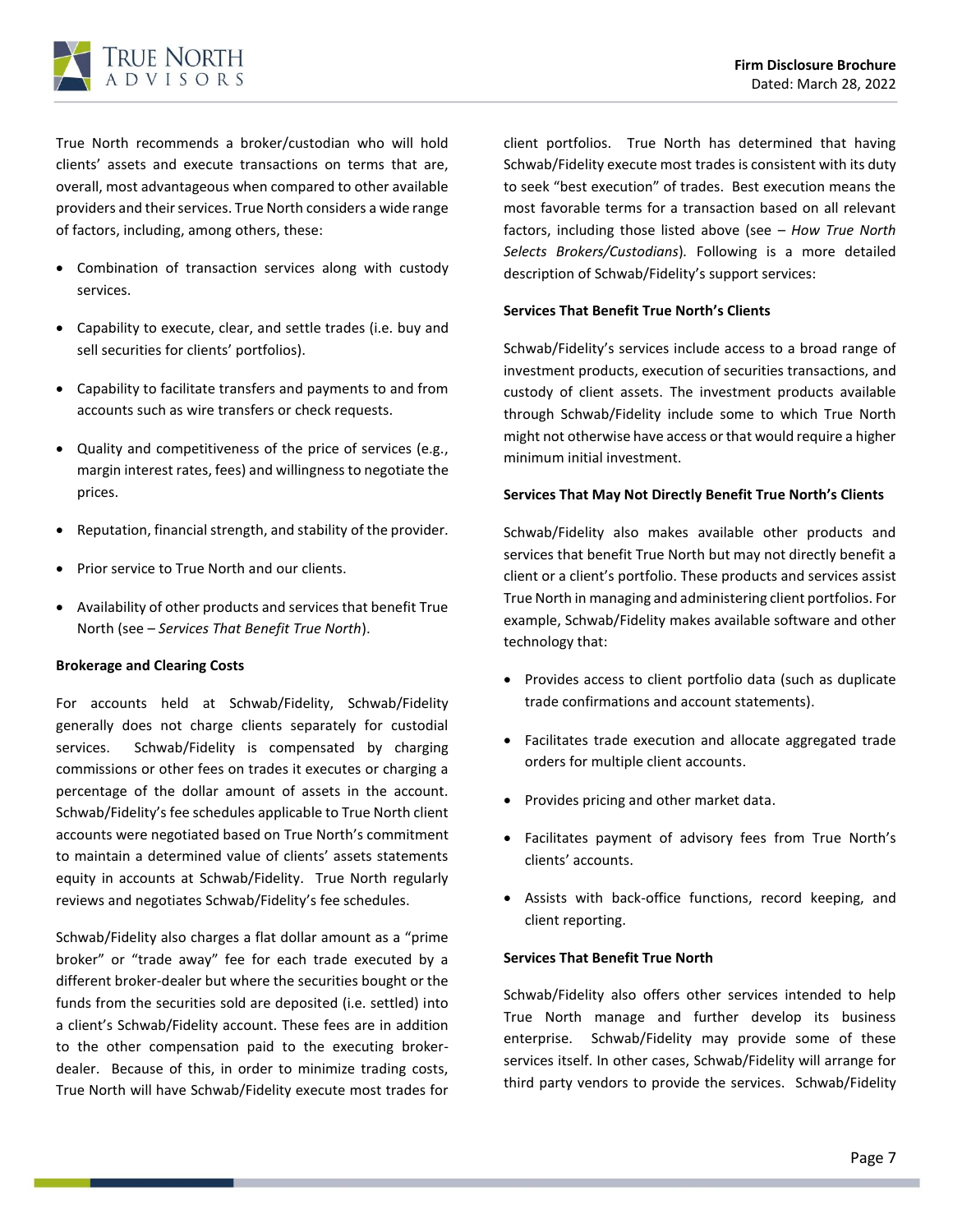

may also discount or waive its fees for some of these services or pay all or a part of a third party's fees. Schwab/Fidelity may also provide True North with other benefits, such as occasional business entertainment of True North personnel. Services include:

- Educational conferences and publications on practice management and business succession.
- Consulting on technology, compliance, legal, and business needs.

#### <span id="page-9-0"></span>**ITEM 13: REVIEW OF ACCOUNTS**

A Wealth Manager is assigned to each portfolio and is responsible for monitoring and maintaining compliance with client-specific guidelines. Portfolios are reviewed by both the Wealth Manager and Portfolio Analyst on a regular basis depending on the complexity of the relationship. True North encourages its clients to meet with a representative of the firm on a regular basis, which may be as frequent as each quarter, to review performance of the client's portfolio. More frequent informal reviews may be triggered by market conditions, news events, excess cash balances, or any other event True North deems significant. Clients are encouraged to contact True North whenever their financial situation changes (e.g., marriage, divorce, birth, death, change in employment) as this may trigger an adjustment to the portfolio construction.

True North issues periodic reports to clients regarding the asset allocation and the performance of the client's portfolio. In addition to True North's reports, clients receive confirmations for transactions and monthly statements from the custodians of their accounts. Custodians issue quarterly statements if no monthly account activity has taken place. Clients may opt to access portfolio information online from the custodian's website, if desired.

## <span id="page-9-1"></span>**ITEM 14: CLIENT REFERRALS AND OTHER COMPENSATION**

Occasionally True North may send a thank you gift to an individual or company for a client referral.

True North receives an economic benefit from Schwab/Fidelity in the form of the support products and services it makes available to independent advisors whose clients maintain accounts at Schwab/Fidelity. The description of these products and services, how they benefit True North, and the related conflicts of interest are described above (see *– Brokerage Practices*)*.* The availability to us of Schwab/Fidelity's products and services is not based on us giving particular investment advice, such as recommending particular securities for client portfolios.

Our firm may pay referral fees to independent persons or firms ("Solicitors") for introducing clients to us. Whenever we pay a referral fee, we require the Solicitor to provide the prospective client with a copy of this document (our Firm Brochure) and a separate disclosure statement that includes the following information:

- the Solicitor's name and relationship with our firm;
- the fact that the Solicitor is being paid a referral fee;
- the amount of the fee; and
- The fee paid to us by the client will not be increased above our normal fees in order to compensate the Solicitor.

As a matter of firm practice, the advisory fees paid to us by clients referred by solicitors are not increased as a result of any referral.

Other Compensation:

No other compensation is received other than what is already disclosed.

### <span id="page-9-2"></span>**ITEM 15: CUSTODY**

True North does have custody of client funds or securities is a few client accounts. In each circumstance an audit is conducted as required by the Custody Rule. The majority of True North clients use a custodian who maintains actual